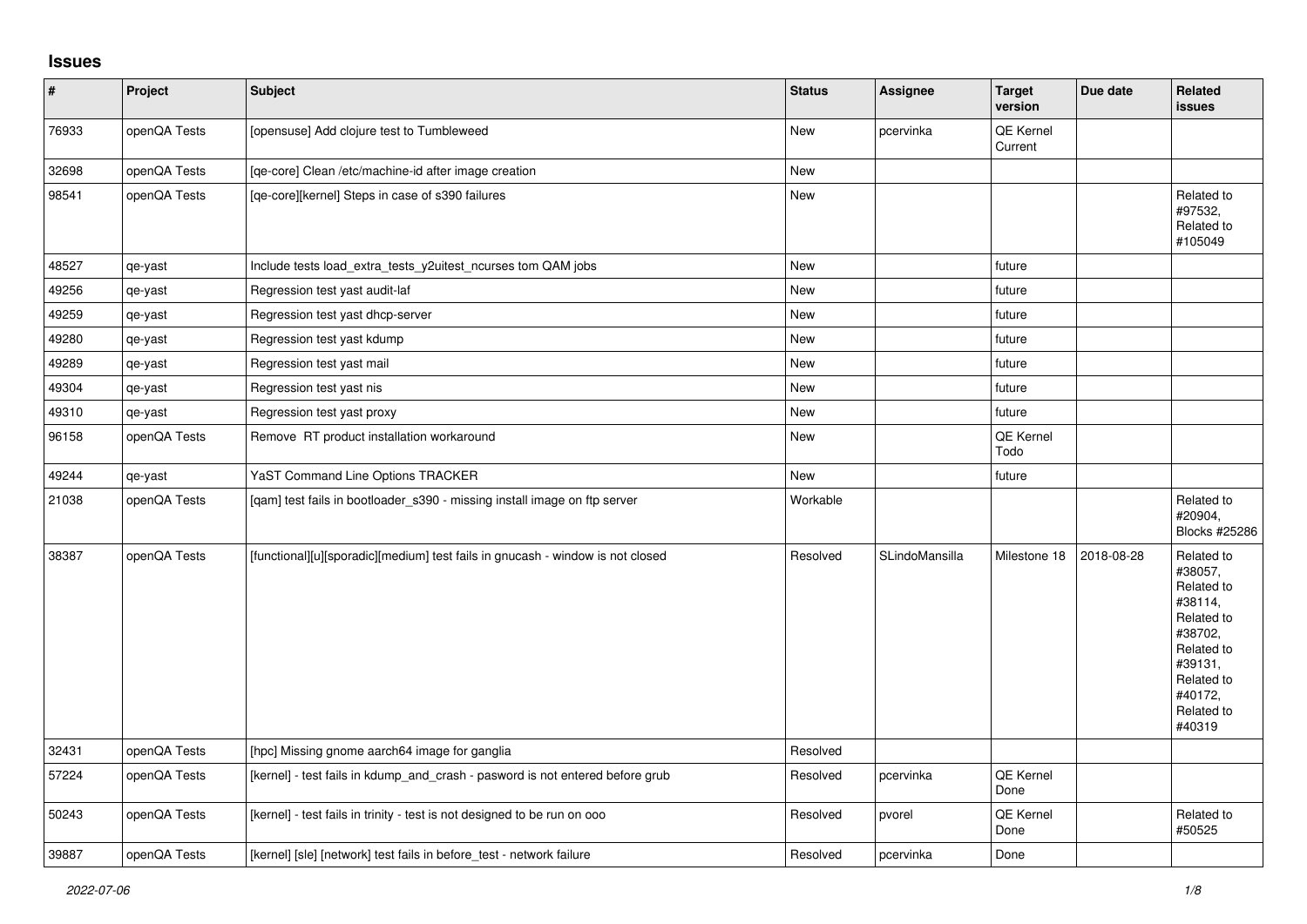| $\vert$ # | Project        | <b>Subject</b>                                                                               | <b>Status</b> | Assignee  | <b>Target</b><br>version | Due date | Related<br>issues                                                                                  |
|-----------|----------------|----------------------------------------------------------------------------------------------|---------------|-----------|--------------------------|----------|----------------------------------------------------------------------------------------------------|
| 65627     | openQA Project | [kernel] Job fails to download LTP asset file                                                | Resolved      | MDoucha   | QE Kernel<br>Done        |          | Related to<br>#66007                                                                               |
| 66188     | openQA Tests   | [kernel] test fails in boot_ltp - increase timeout                                           | Resolved      | pcervinka | QE Kernel<br>Done        |          |                                                                                                    |
| 60746     | openQA Tests   | [kernel] test fails in boot_to_desktop - increase timeout after password                     | Resolved      | pcervinka | <b>QE Kernel</b><br>Done |          |                                                                                                    |
| 65067     | openQA Tests   | [kernel] test fails in clone301                                                              | Resolved      | metan     | <b>QE Kernel</b><br>Done |          |                                                                                                    |
| 60818     | openQA Tests   | [kernel] test fails in kdump_and_crash - password prompt is not catched                      | Resolved      | pcervinka | <b>QE Kernel</b><br>Done |          |                                                                                                    |
| 60326     | openQA Tests   | [kernel] test fails in multipath - update schedule                                           | Resolved      | pcervinka | QE Kernel<br>Done        |          |                                                                                                    |
| 56615     | openQA Tests   | [kernel] test fails in tuned - error message for perf_bias failure is different on SLE15-SP1 | Resolved      | pcervinka | QE Kernel<br>Done        |          |                                                                                                    |
| 60083     | openQA Tests   | [kernel][functional] - test fails in boot_to_desktop - password is not entered               | Resolved      | pcervinka | QE Kernel<br>Done        |          |                                                                                                    |
| 57329     | openQA Tests   | [kernel][functional] PowerVM console is not active all the time                              | Resolved      | pcervinka | <b>QE Kernel</b><br>Done |          | Related to<br>#54617,<br>Related to<br>#58220,<br>Related to<br>#14626, Has<br>duplicate<br>#62819 |
| 66203     | openQA Tests   | [kernel][ltp] test fails in ioctl_loop05 - LOOP_SET_DIRECT_IO succeeded unexpectedly         | Resolved      |           | QE Kernel<br>Done        |          |                                                                                                    |
| 63943     | openQA Tests   | [kernel][ltp] test fails in pkey01 - Setup hugepages before test execution                   | Resolved      | pcervinka | <b>QE Kernel</b><br>Done |          | Related to<br>#63610                                                                               |
| 63610     | openQA Tests   | [kernel][ltp][spvm] - test fails in pkey01 on spvm                                           | Resolved      | pcervinka | QE Kernel<br>Done        |          | Related to<br>#63943                                                                               |
| 64030     | openQA Tests   | [kernel][ltp]spvm] test fails in boot_ltp - Not finished boot                                | Resolved      | pcervinka | QE Kernel<br>Done        |          |                                                                                                    |
| 73099     | openQA Tests   | [kernel][powervm] Test fails in install_klp_product - console is not switched                | Resolved      | pcervinka | QE Kernel<br>Done        |          |                                                                                                    |
| 60182     | openQA Tests   | [kernel][spvm] test fails in lvm_no_separate_home - update needles                           | Resolved      | pcervinka | QE Kernel<br>Done        |          |                                                                                                    |
| 59954     | openQA Tests   | [kernel][spvm] test fails in qa test klp - git should be git-core                            | Resolved      | pcervinka | QE Kernel<br>Done        |          |                                                                                                    |
| 59226     | openQA Tests   | [kernel]ltp][spvm][sporadic] test fails in boot ltp - cat /tmp/ver linux before.txt timeout  | Resolved      | pcervinka | QE Kernel<br>Done        |          | Related to<br>#59190                                                                               |
| 40181     | openQA Tests   | [network] test fails in before_test - wicked basic test fails on 15SP1                       | Resolved      | pcervinka | Done                     |          |                                                                                                    |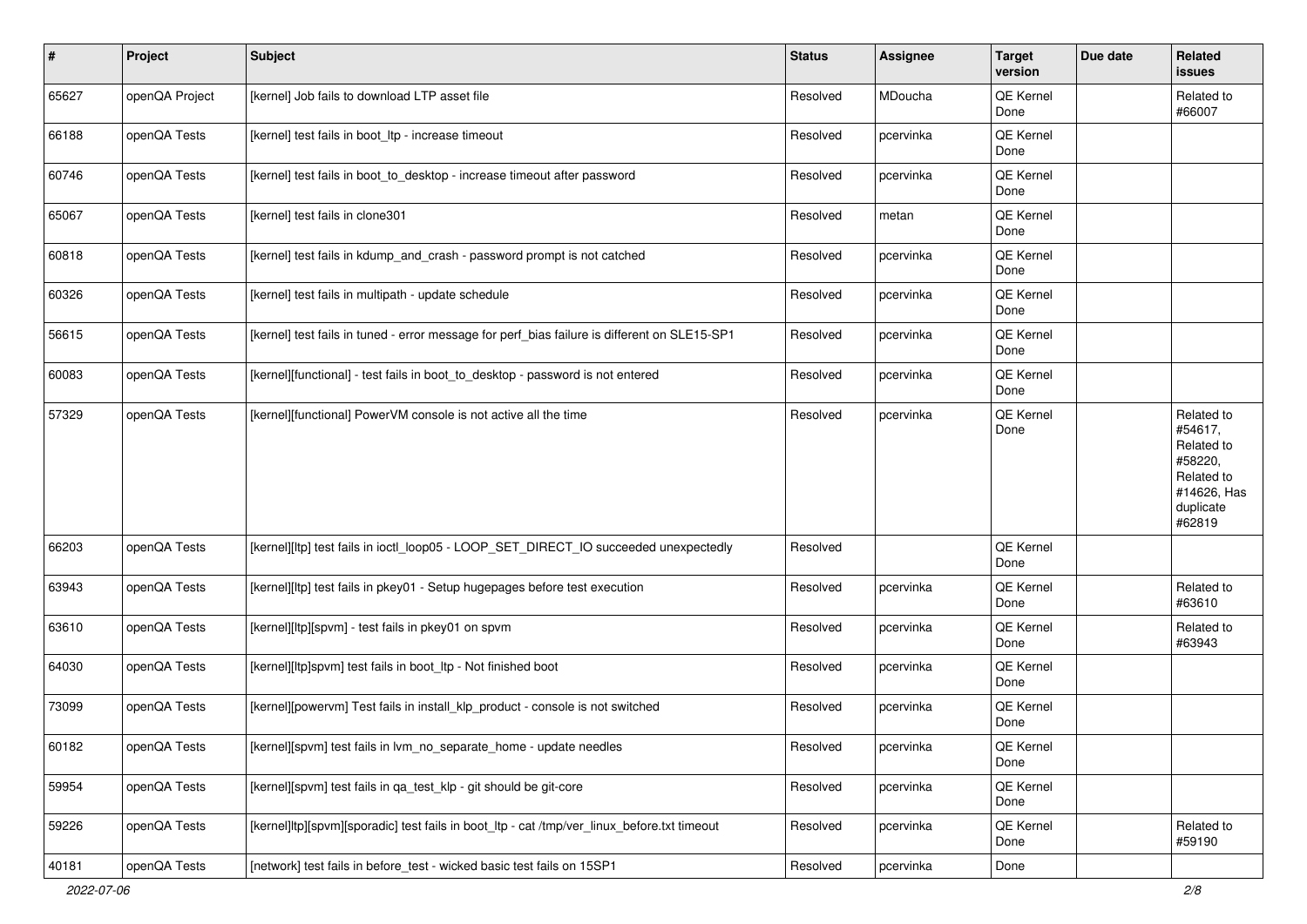| $\vert$ # | Project        | <b>Subject</b>                                                                                            | <b>Status</b> | <b>Assignee</b> | <b>Target</b><br>version | Due date   | <b>Related</b><br><b>issues</b>                                           |
|-----------|----------------|-----------------------------------------------------------------------------------------------------------|---------------|-----------------|--------------------------|------------|---------------------------------------------------------------------------|
| 32716     | openQA Tests   | [ga]test fails in shutdown                                                                                | Resolved      | pcervinka       |                          |            |                                                                           |
| 30388     | openQA Project | [qam] openqaworker10:4 - worker fail all tests - qemu instances are left behind                           | Resolved      | dasantiago      | Done                     |            | Related to<br>#30595,<br>Related to<br>#30700, Has<br>duplicate<br>#31126 |
| 20904     | openQA Tests   | [gam] - test fails in bootloader s390 - ftp is missing install medium                                     | Resolved      | mgriessmeier    |                          |            | Related to<br>#21038                                                      |
| 32434     | openQA Tests   | [qam] - test fails in sle2docker - docker test suites don't clean images properly                         | Resolved      | pgeorgiadis     |                          |            |                                                                           |
| 37925     | openQA Tests   | [QAM] [SLE 15] Make SLE-HPC product installation compatible with QAM update flow                          | Resolved      | pcervinka       | Done                     |            |                                                                           |
| 37928     | openQA Tests   | [QAM] [SLE 15] Migrate Itp tests in Updates to new runner                                                 | Resolved      | osukup          |                          |            |                                                                           |
| 38066     | openQA Tests   | [qam] [sle] [functional] test fails in application_starts_on_login - failure after check_screen<br>change | Resolved      | okurz           |                          |            |                                                                           |
| 38069     | openQA Tests   | [qam] [sle] [functional] test fails in pidgin_IRC - failure after check_screen change                     | Resolved      | okurz           |                          |            |                                                                           |
| 38129     | openQA Tests   | [gam] [sle15] test fails in userspace apparmor - suite ga test apparmor not updated for sle15             | Resolved      |                 |                          |            | Related to<br>#43982                                                      |
| 38135     | openQA Tests   | [gam] [sle15] test fails in userspace bind - ga test bind is not updated for SLE15                        | Resolved      | pcervinka       | Done                     |            |                                                                           |
| 38138     | openQA Tests   | [gam] [sle15] test fails in userspace_coreutils - ga_test_coreutils not properly updated for sle15        | Resolved      |                 |                          |            |                                                                           |
| 20696     | openQA Tests   | [qam] Make evolution_prepare_servers compatibile with openSUSE                                            | Resolved      | pcervinka       |                          |            | Related to<br>#19320                                                      |
| 30219     | openQA Tests   | [gam] opengaworker3:8 - DIE can't open gmp                                                                | Resolved      |                 |                          |            |                                                                           |
| 49283     | qe-yast        | [gam] Regression test yast keyboard                                                                       | Resolved      | simonlm         |                          |            |                                                                           |
| 20760     | openQA Tests   | [qam] SLE12-SP3 test fails in add_update_test_repo                                                        | Resolved      | dasantiago      |                          |            |                                                                           |
| 20756     | openQA Tests   | [gam] SLE12-SP3 test fails in scc registration                                                            | Resolved      |                 |                          |            |                                                                           |
| 20804     | openQA Tests   | [qam] SLE12-SP3 test fails in system_role - incorrect content of variable MAINT_TEST_REPO                 | Resolved      | osukup          |                          |            |                                                                           |
| 20758     | openQA Tests   | [gam] SLE12-SP3 test fails in welcome                                                                     | Resolved      |                 |                          |            |                                                                           |
| 27506     | openQA Tests   | [qam] test fails in 1_shim_suite - missing repository on dist                                             | Resolved      | thehejik        |                          |            |                                                                           |
| 19492     | openQA Tests   | [qam] test fails in addon_products_sle                                                                    | Resolved      |                 |                          |            |                                                                           |
| 20980     | openQA Tests   | [qam] test fails in addon_products_sle                                                                    | Resolved      | riafarov        |                          |            |                                                                           |
| 46109     | openQA Tests   | [qam] test fails in addon_products_via_SCC_yast2                                                          | Resolved      | dheidler        |                          |            | Related to<br>#44252                                                      |
| 30127     | openQA Tests   | [gam] test fails in application starts on login - dynamic space in needle                                 | Resolved      | pcervinka       |                          |            |                                                                           |
| 31810     | openQA Tests   | [gam] test fails in docker - disable docker tests on sle12-sp1                                            | Resolved      | pcervinka       |                          |            |                                                                           |
| 46895     | openQA Tests   | [gam] test fails in dracut - output not matched on 15SP1                                                  | Resolved      | pstivanin       |                          | 2019-01-31 | Related to<br>#47417                                                      |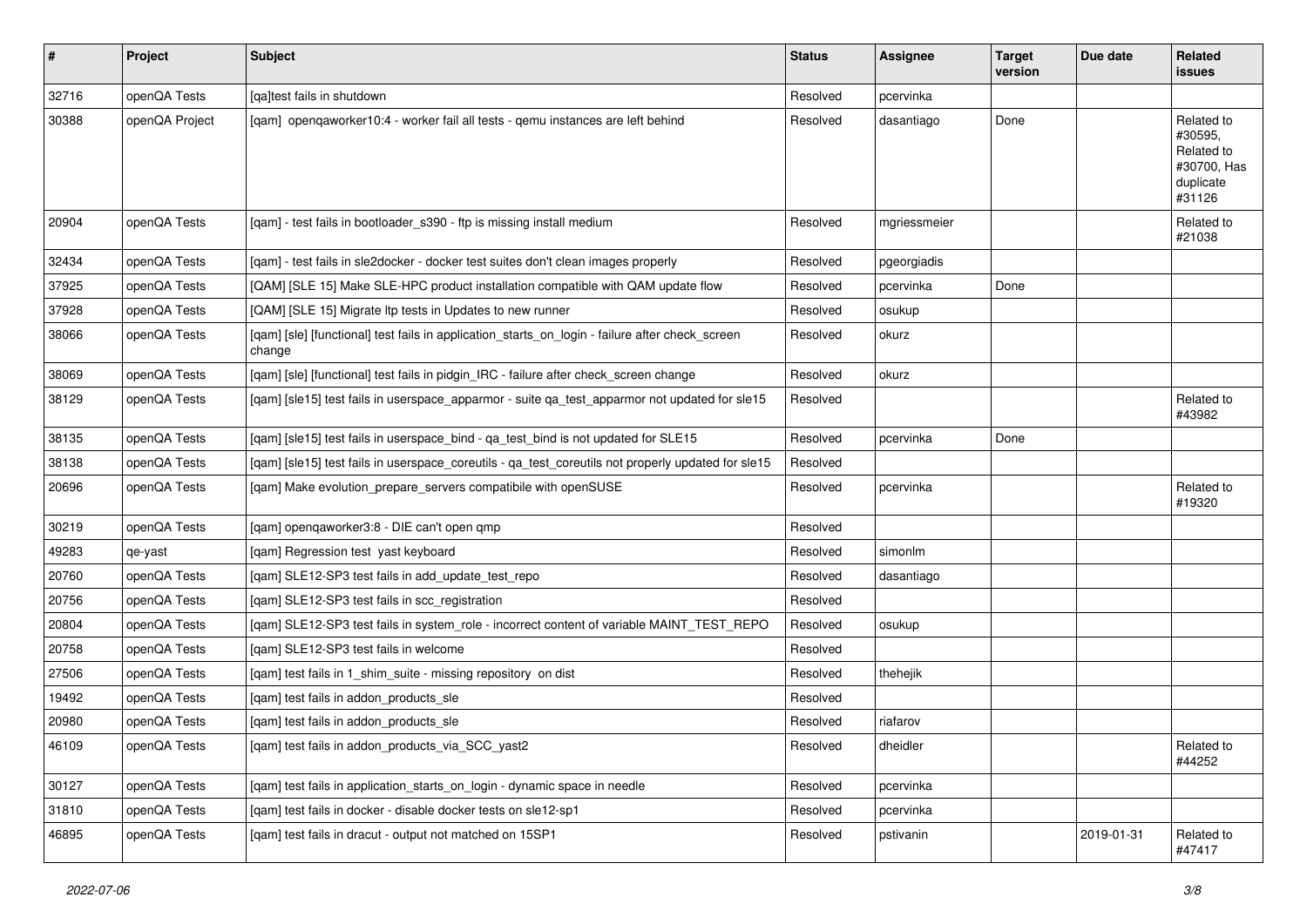| $\sharp$ | <b>Project</b> | Subject                                                                                     | <b>Status</b> | Assignee    | <b>Target</b><br>version | Due date | Related<br>issues    |
|----------|----------------|---------------------------------------------------------------------------------------------|---------------|-------------|--------------------------|----------|----------------------|
| 33469    | openQA Tests   | [qam] test fails in dstat - clean/update needles for dstat-fileoutput                       | Resolved      | pcervinka   |                          |          | Related to<br>#32719 |
| 37093    | openQA Tests   | [qam] test fails in evolution_mail_imap - remove workaround for bsc#1049387                 | Resolved      | pcervinka   |                          |          |                      |
| 27901    | openQA Tests   | [qam] test fails in evolution_smoke - imap aol not responding                               | Resolved      | pcervinka   |                          |          |                      |
| 28297    | openQA Tests   | [qam] test fails in firefox_developertool - missed click                                    | Resolved      | bfilho      |                          |          | Related to<br>#33781 |
| 28288    | openQA Tests   | [gam] test fails in firefox headers - missed keys on input                                  | Resolved      | coolo       |                          |          |                      |
| 27618    | openQA Tests   | [qam] test fails in firefox_java - remote side changed appearance                           | Resolved      | pcervinka   |                          |          |                      |
| 28291    | openQA Tests   | [qam] test fails in firefox_passwd - incorrectly typed password                             | Resolved      | emiura      |                          |          |                      |
| 28528    | openQA Tests   | [qam] test fails in groupwise - package is missing in ibs                                   | Resolved      | pcervinka   |                          |          |                      |
| 67108    | openQA Tests   | [qam] test fails in install - incorrect job configuration XFSTESTS_REPO                     | Resolved      | dzedro      |                          |          |                      |
| 20782    | openQA Tests   | [qam] test fails in install_patterns - mariadb test tries to install devel packages         | Resolved      | pcervinka   |                          |          |                      |
| 20778    | openQA Tests   | [qam] test fails in install_update - missing variable INCIDENT_PATCH                        | Resolved      |             |                          |          |                      |
| 31180    | openQA Tests   | [qam] test fails in kernel_kexec - migration to systemctl broke the test                    | Resolved      | pcervinka   |                          |          |                      |
| 40259    | openQA Tests   | [qam] test fails in libreoffice_mainmenu_components - needle fail at base-install           | Resolved      | yuanren10   |                          |          |                      |
| 31309    | openQA Tests   | [qam] test fails in libreoffice_mainmenu_components - needles should be updated             | Resolved      | pcervinka   |                          |          |                      |
| 30033    | openQA Tests   | [qam] test fails in libreoffice_mainmenu_components - ttyS0 permission denied               | Resolved      | okurz       |                          |          | Related to<br>#29940 |
| 31867    | openQA Tests   | [qam] test fails in partitioning_raid - failures after update to needles                    | Resolved      |             |                          |          | Related to<br>#28955 |
| 39536    | openQA Tests   | [qam] test fails in patch_and_reboot - add missing variables for qam test issues            | Resolved      | pcervinka   | Done                     |          |                      |
| 31657    | openQA Tests   | [qam] test fails in runc - conflict between docker-runc and runc                            | Resolved      | pgeorgiadis |                          |          |                      |
| 31699    | openQA Tests   | [qam] test fails in scc_registration - failing since scc_addons update                      | Resolved      | osukup      |                          |          |                      |
| 27244    | openQA Tests   | [qam] test fails in select_patterns_and_packages - ha pattern is unselected                 | Resolved      | pcervinka   |                          |          |                      |
| 27205    | openQA Tests   | [qam] test fails in setup - failing needles in iscsi support server                         | Resolved      | pcervinka   |                          |          |                      |
| 21052    | openQA Tests   | [qam] test fails in shotwell_export - failure on first launch                               | Resolved      | vsvecova    |                          |          |                      |
| 25926    | openQA Tests   | [qam] test fails in sle2docker                                                              | Resolved      | pcervinka   |                          |          |                      |
| 44696    | openQA Tests   | [qam] test fails in sshd - user password is weak                                            | Resolved      | pdostal     |                          |          |                      |
| 48362    | openQA Tests   | [qam] test fails in supportutils - remove pam check                                         | Resolved      | hurhaj      |                          |          |                      |
| 21048    | openQA Tests   | [qam] test fails in tracker_search_in_nautilus - keyboard press is not reaching target      | Resolved      | pcervinka   |                          |          | Related to<br>#5830  |
| 41030    | openQA Tests   | [gam] test fails in updates_packagekit_kde - zypper update requires additional install step | Resolved      | pcervinka   |                          |          | Related to<br>#41396 |
| 31315    | openQA Tests   | [gam] test fails in wireshark - rm command is not fully typed after alt-f4                  | Resolved      | pcervinka   |                          |          |                      |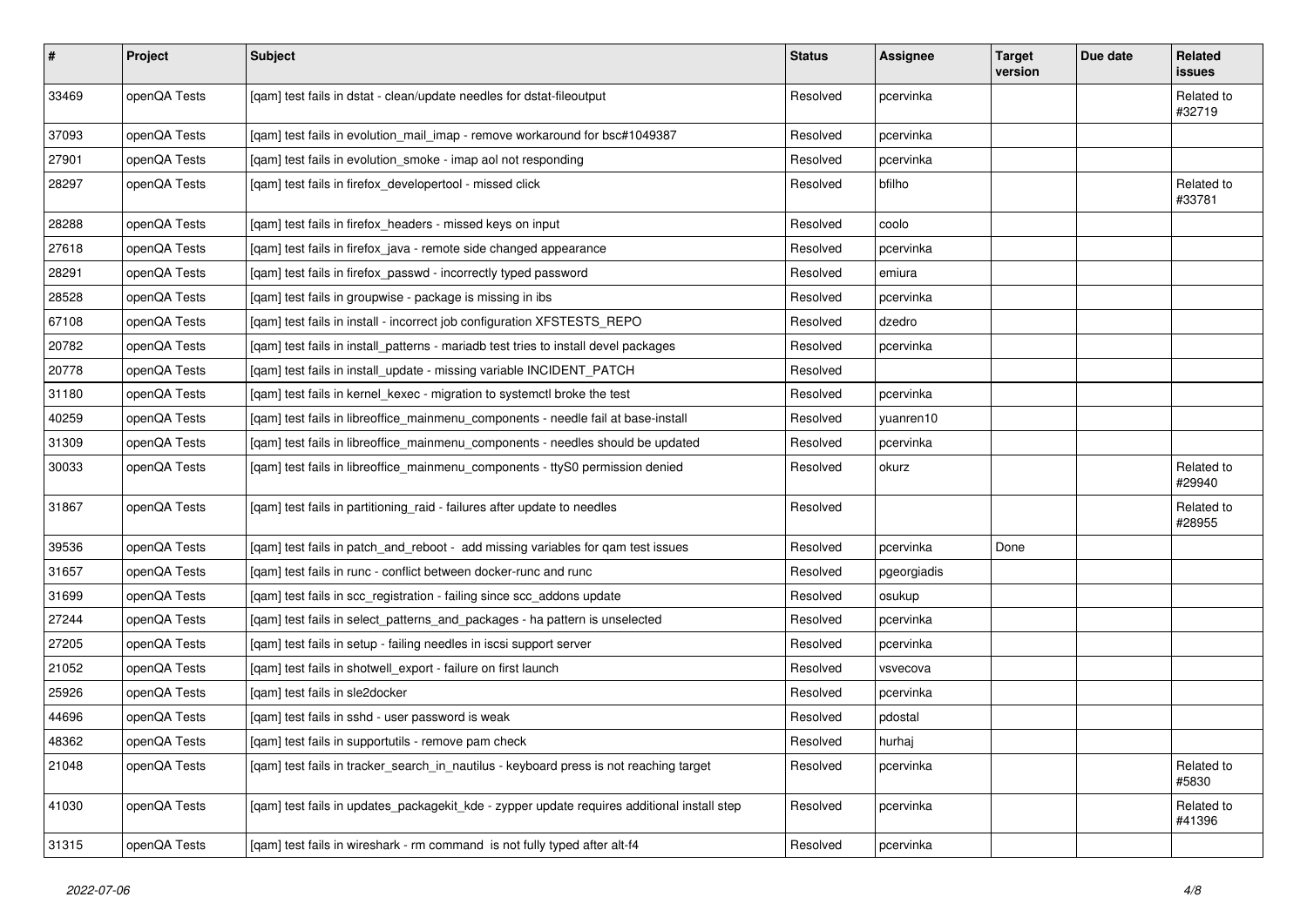| $\vert$ # | Project      | <b>Subject</b>                                                                                           | <b>Status</b> | <b>Assignee</b> | <b>Target</b><br>version | Due date   | Related<br>issues         |
|-----------|--------------|----------------------------------------------------------------------------------------------------------|---------------|-----------------|--------------------------|------------|---------------------------|
| 30814     | openQA Tests | [qam] test fails in yast2_ntpclient - log window is not closed                                           | Resolved      | pcervinka       |                          |            |                           |
| 49673     | openQA Tests | [qam] test fails in zypper_docker - increase timeout for zypper docker operation                         | Resolved      |                 |                          |            |                           |
| 34288     | openQA Tests | [qam] test fails in zypper_info - zypper_info shouldn't be started                                       | Resolved      | riafarov        |                          |            | Related to<br>#32038      |
| 20716     | openQA Tests | [qam] test fails in zypper_info triggered on incidents -> needs adaption of pattern match                | Resolved      | pcervinka       |                          |            |                           |
| 30039     | openQA Tests | [qam] test fails in zypper_lr_validate - use version_utils instead of utils                              | Resolved      | pcervinka       |                          |            |                           |
| 28015     | openQA Tests | [qam] test fails setup - aplay.pm syntax error                                                           | Resolved      | riafarov        |                          |            |                           |
| 50387     | openQA Tests | [qam][blue] - test fails in updates_packagekit_kde                                                       | Resolved      | pcervinka       |                          |            |                           |
| 50459     | openQA Tests | [qam][blue][leap] test fails in updates_packagekit_gpk - fail after update                               | Resolved      | pcervinka       |                          |            |                           |
| 50309     | openQA Tests | [qam][blue][leap][opensuse] Update online_repos behavior to activate online repositories                 | Resolved      | pcervinka       |                          |            | Blocks #39449             |
| 50045     | openQA Tests | [qam][blue][sle] - Fix type_password to accept parameters and pass them to the inner call<br>type_string | Resolved      | pcervinka       |                          |            | Related to<br>#49655      |
| 27994     | openQA Tests | [qam][expedite][sprint 201711.2] test fails in test setup in bmwqemu.pm                                  | Resolved      | szarate         |                          |            |                           |
| 40418     | openQA Tests | [qam][functional][sle] test fails in select_patterns_and_packages                                        | Resolved      | riafarov        |                          |            | Related to<br>#38870      |
| 46487     | openQA Tests | [qam][functional][y] test fails in select_patterns_and_packages                                          | Resolved      | riafarov        | Milestone 24             |            |                           |
| 48524     | openQA Tests | [qam][ha] Test fails during iscsi client setup - host: command not found                                 | Resolved      | pcervinka       |                          |            | Has duplicate<br>#48302   |
| 33643     | openQA Tests | [qam][ha] test fails in ha_cluster_init - scp failure                                                    | Resolved      | pcervinka       |                          |            |                           |
| 49217     | openQA Tests | [qam][kernel][aarch64][sle] kdump is not scheduled for aarch64                                           | Resolved      | pcervinka       |                          |            |                           |
| 49121     | openQA Tests | [qam][kernel][multipath][aarch64] Qemu fails setup multipath on qemu_aarch64                             | Resolved      | pcervinka       |                          |            |                           |
| 49265     | qe-yast      | [qam][maint][yast2-storage][yast2-storage-ng] Regression test yast disk                                  | Resolved      | mgrifalconi     |                          |            |                           |
| 49262     | qe-yast      | [gam][newt][yast2-dns-server] Regression test yast dns-server                                            | Resolved      | tonyyuan        |                          |            |                           |
| 49271     | qe-yast      | [qam][newt][yast2-ftp-server] Regression test yast ftp-server                                            | Resolved      | shukui          |                          |            |                           |
| 49277     | qe-yast      | [qam][newt][yast2-http-server] Regression test yast http-server                                          | Resolved      | shukui          |                          |            |                           |
| 49286     | qe-yast      | [qam][newt][yast2-lang] Regression test yast language                                                    | Resolved      | mgrifalconi     |                          |            |                           |
| 49250     | qe-yast      | [qam][newt][yast2-network] Regression test for yast lan command line option                              | Resolved      | vpelcak         |                          |            |                           |
| 49295     | qe-yast      | [qam][newt][yast2-nfs-client] Regression test yast nfs                                                   | Resolved      | jgwang          |                          |            |                           |
| 49298     | qe-yast      | [qam][newt][yast2-nfs-server] Regression test yast nfs-server                                            | Resolved      | simonlm         |                          |            |                           |
| 49313     | qe-yast      | [qam][newt][yast2-rdp] Regression test yast rdp                                                          | Resolved      | jgwang          |                          |            |                           |
| 40547     | openQA Tests | [qam][opensuse] test fails in updates_packagekit_kde - job timeout                                       | Resolved      | pcervinka       | Done                     |            |                           |
| 34258     | openQA Tests | [qam][sle] test fails in updates_packagekit_gpk                                                          | Resolved      |                 |                          |            |                           |
| 48467     | openQA Tests | [gam][sle] test fails in zypper lifecycle toolchain - increase timeout for installation                  | Resolved      | martinsmac      |                          | 2019-03-16 | Is duplicate of<br>#47228 |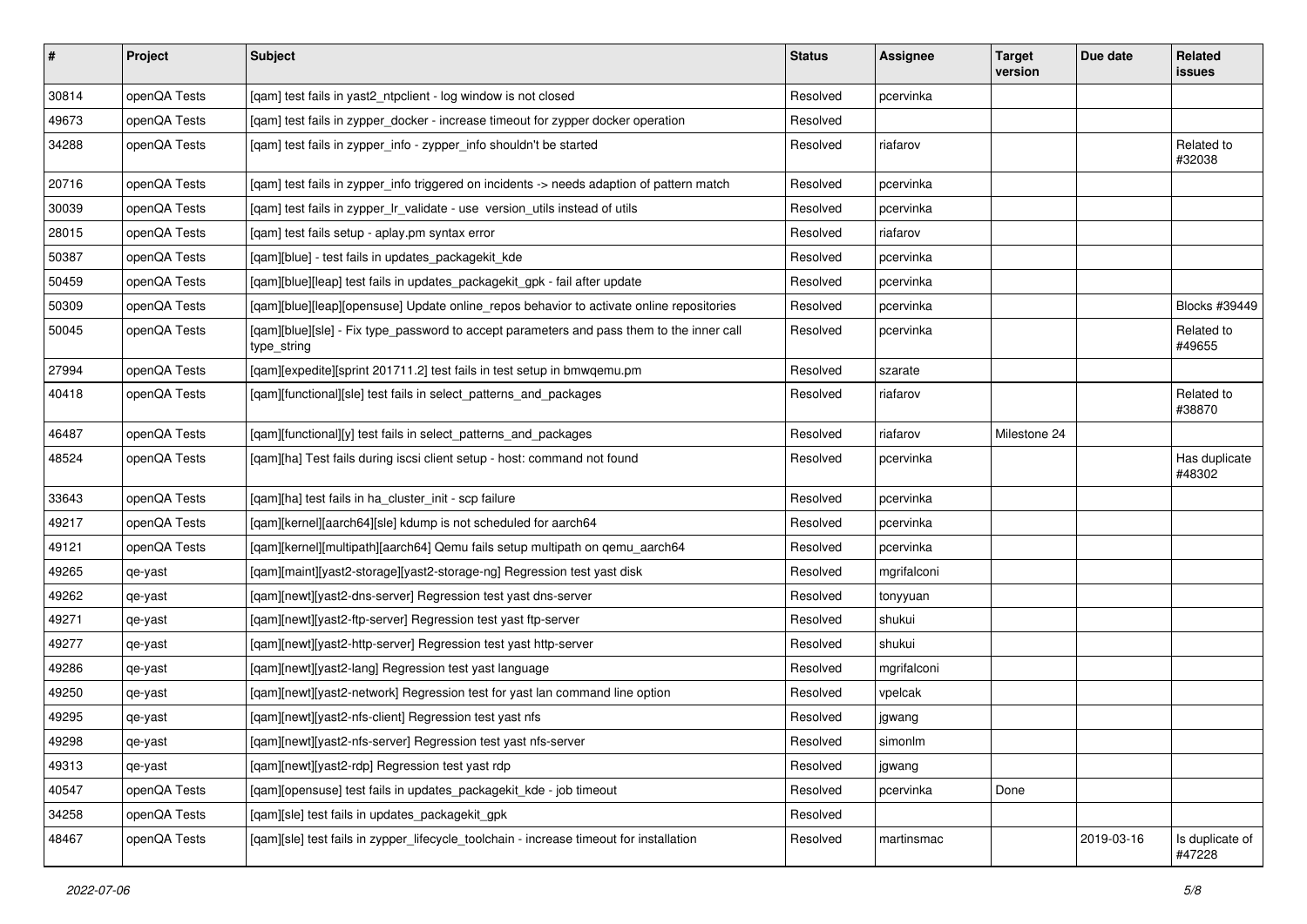| #      | Project        | Subject                                                                                                        | <b>Status</b> | Assignee     | <b>Target</b><br>version | Due date | Related<br>issues                                   |
|--------|----------------|----------------------------------------------------------------------------------------------------------------|---------------|--------------|--------------------------|----------|-----------------------------------------------------|
| 19486  | openQA Tests   | [qam][sle][functional][s390] test fails in install_update -> consoletest_setup types password to<br>early      | Resolved      | okurz        |                          |          | Has duplicate<br>#19530, Has<br>duplicate<br>#19584 |
| 48155  | openQA Project | [gam][tools][kernel] Duplicate bootindex with multiple paths                                                   | Resolved      | pcervinka    |                          |          |                                                     |
| 49418  | openQA Tests   | [qe-asg][qem] test fails in cluster_md                                                                         | Resolved      | jadamek      |                          |          |                                                     |
| 89966  | openQA Tests   | [qe-core] Test kernel_multipath tries to install fixed version of mdadm                                        | Resolved      | geor         | QE-Core:<br>Ready        |          |                                                     |
| 51365  | openQA Tests   | [research] Named pipe /dev/sshserial missing lines on first use                                                | Resolved      | pcervinka    | QE Kernel<br>Done        |          |                                                     |
| 34255  | openQA Tests   | [sle] test fails in kdump_and_crash - fail related to ruby2.1-rubygem-nokogiri                                 | Resolved      | mgriessmeier |                          |          | Related to<br>#34777                                |
| 37979  | openQA Tests   | [SLE] test fails in updates_packagekit_gpk - gpk-update-viewer doesn't start                                   | Resolved      | riafarov     |                          |          | Related to<br>#31954                                |
| 52409  | openQA Tests   | [sle][kernel][textmode][ppc] test fails in system_role - installation fail during system_role selection        | Resolved      | pcervinka    | QE Kernel<br>Done        |          |                                                     |
| 58871  | openQA Tests   | [spvm][kernel][functional] Shutdown check not implemented for spvm backend                                     | Resolved      | pcervinka    | QE Kernel<br>Done        |          |                                                     |
| 59843  | openQA Tests   | [spvm][kernel][openqa] test fails in coredump_collect - multiple select_console fails                          | Resolved      | pcervinka    | QE Kernel<br>Done        |          | Related to<br>#60497                                |
| 104613 | openQA Tests   | Enable Itp known issues on o3                                                                                  | Resolved      | pvorel       | QE Kernel<br>Done        |          |                                                     |
| 89990  | openQA Tests   | Error on tests/kernel/run_ltp.pm: Can't locate sle/tests/kernel/run_ltp.pm                                     | Resolved      | okurz        | Ready                    |          | Related to<br>#67723                                |
| 57266  | openQA Project | Forbid test suite name changes if used in job groups                                                           | Resolved      | cdywan       | Done                     |          |                                                     |
| 91076  | openQA Tests   | Test fails in install_ltp - 32bit version dependency on libmnl                                                 | Resolved      |              | QE Kernel<br>Done        |          |                                                     |
| 53165  | openQA Tests   | [kernel][installation][lvm] test fails in lvm_no_separate_home - update lvm installation part for<br>sle12-sp5 | Closed        | pcervinka    | QE Kernel<br>Done        |          |                                                     |
| 54416  | openQA Tests   | [kernel][ltp] Setup GitLab CI for LTP daily builds                                                             | Closed        | pcervinka    | QE Kernel<br>Done        |          |                                                     |
| 53294  | openQA Tests   | [kernel][ltp] test fails in boot_ltp - incorrect kernel name provided                                          | Closed        | pcervinka    | QE Kernel<br>Done        |          | Related to<br>#51743                                |
| 54275  | openQA Tests   | [kernel]kotd][ltp][s390x] test fails in install_ltp - failure after install_kotd, console issue                | Closed        | pcervinka    | QE Kernel<br>Done        |          | Related to<br>#54260                                |
| 30514  | openQA Tests   | [qam] test fails in java - increase timeout for installation                                                   | Closed        | pcervinka    |                          |          |                                                     |
| 21790  | openQA Tests   | [qam] test fails in wireshark - test don't match capturing needle                                              | Closed        |              |                          |          |                                                     |
| 55166  | openQA Tests   | [spvm][ppc][serial] test fails in kdump_and_crash - no response from serial                                    | Closed        | pcervinka    | QE Kernel<br>Done        |          |                                                     |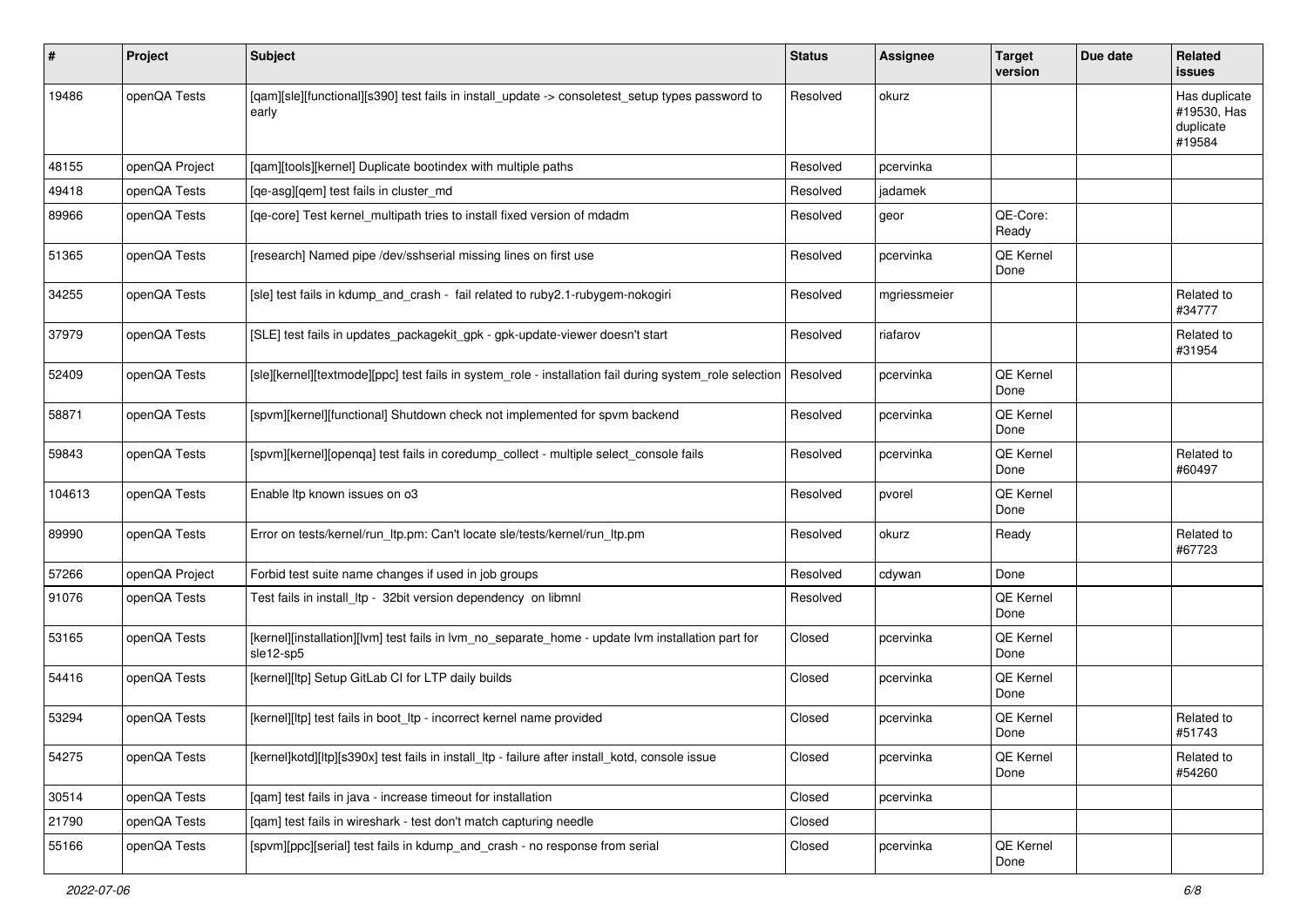| $\sharp$ | Project        | <b>Subject</b>                                                                                                  | <b>Status</b> | Assignee  | <b>Target</b><br>version | Due date | Related<br>issues                                                      |
|----------|----------------|-----------------------------------------------------------------------------------------------------------------|---------------|-----------|--------------------------|----------|------------------------------------------------------------------------|
| 66007    | openQA Tests   | [kernel] Add ASSET 1 variable back for PowerVM and baremetal jobs                                               | Rejected      |           | QE Kernel<br>Done        |          | Related to<br>#65627                                                   |
| 60449    | openQA Tests   | [kernel] test fails in kdump_and_crash - test is disabling kdump                                                | Rejected      | pcervinka | QE Kernel<br>Done        |          |                                                                        |
| 73207    | openQA Tests   | [kernel] Test fails in tuned - incorrect profile                                                                | Rejected      | pcervinka | QE Kernel<br>Done        |          |                                                                        |
| 67315    | openQA Tests   | [kernel][blktests] test fails in boot to desktop - YAML schedule not ready for s390x                            | Rejected      |           | QE Kernel<br>Done        |          |                                                                        |
| 58295    | openQA Tests   | [kernel][sporadic] test fails in kdump_and_crash - password is entered too early                                | Rejected      | pcervinka | QE Kernel<br>Done        |          |                                                                        |
| 59223    | openQA Tests   | [kernel][spvm][sporadic] test fails in boot_ltp - timeout/slow boot                                             | Rejected      | pcervinka | QE Kernel<br>Done        |          |                                                                        |
| 38192    | openQA Tests   | [qam] [sle] test fails in firefox_flashplayer - tracking protection information is present                      | Rejected      | bfilho    |                          |          |                                                                        |
| 38015    | openQA Project | [qam] [sle15] Missing SLE5 iso                                                                                  | Rejected      | pcervinka | Done                     |          |                                                                        |
| 38003    | openQA Tests   | [qam] [sle15] test fails in scc_registration - no candidate needle with tag(s)<br>'scc-module-%REQUIRED_ADDONS% | Rejected      |           |                          |          |                                                                        |
| 38183    | openQA Tests   | [qam] [sle15] test fails in userspace_net_snmp - Error opening specified endpoint<br>"udp:localhost:"           | Rejected      |           |                          |          |                                                                        |
| 38180    | openQA Tests   | [qam] [sle15] test fails in userspace_systemd - update test suite for sle15                                     | Rejected      | jtzhao    |                          |          |                                                                        |
| 49253    | qe-yast        | [qam] Regression test for yast add-on command line option                                                       | Rejected      | jgwang    |                          |          |                                                                        |
| 41396    | openQA Tests   | [qam] Revise updates_packagekit_kde                                                                             | Rejected      | pcervinka |                          |          | Related to<br>#41030,<br>Related to<br>#36138                          |
| 20790    | openQA Tests   | [qam] SLE12-SP3 test fails in 1_unknown_- slenkins-tests-openvpn-control                                        | Rejected      | pcervinka |                          |          | Related to<br>#20002                                                   |
| 33451    | openQA Tests   | [qam] test fails in dstat - package not available on SP1                                                        | Rejected      | pcervinka |                          |          |                                                                        |
| 21774    | openQA Tests   | [qam] test fails in evolution_mail_imap - test hangs on querying authentication types                           | Rejected      | pcervinka |                          |          | Related to<br>#21814,<br>Related to<br>#29357,<br>Related to<br>#29360 |
| 34693    | openQA Tests   | [qam] test fails in install_update - missing INCIDENT_PATCH                                                     | Rejected      | osukup    |                          |          |                                                                        |
| 37438    | openQA Tests   | [gam] test fails in kernel Itp fs - issue in ga testsuite                                                       | Rejected      | pcervinka |                          |          |                                                                        |
| 38261    | openQA Tests   | [qam] test fails in keymap_or_locale - tested text not written in console                                       | Rejected      | pcervinka | Done                     |          |                                                                        |
| 27910    | openQA Tests   | [qam] test fails in patch_and_reboot - many download failures                                                   | Rejected      |           |                          |          |                                                                        |
| 49628    | openQA Tests   | [gam] test fails in setup online repos - missing configure online repositories                                  | Rejected      | pcervinka |                          |          | Related to<br>#39449                                                   |